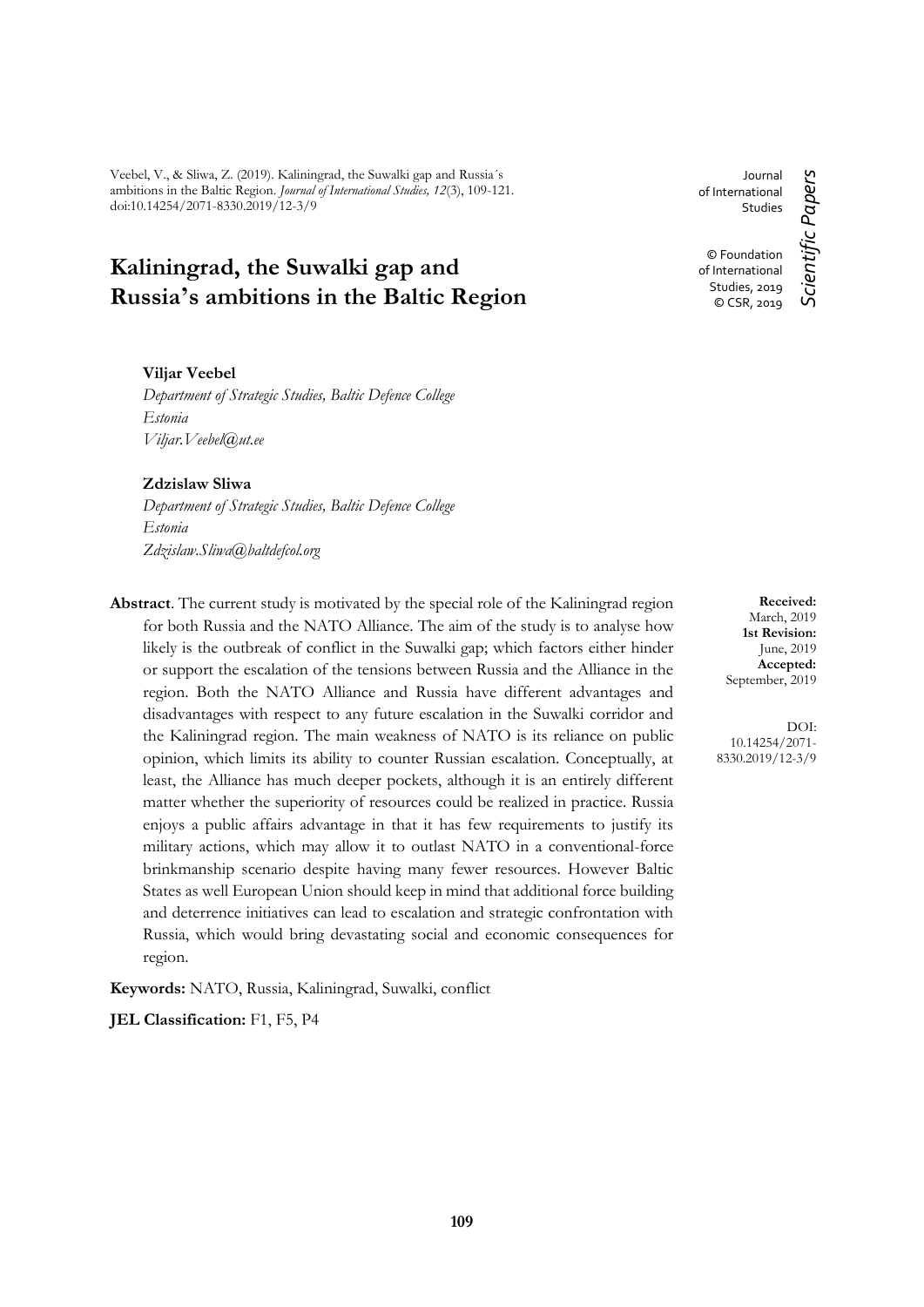# **1. INTRODUCTION**

Recent events in Ukraine, and Russia's geopolitical ambitions have revealed Russia's intentions to destabilise the current security environment in the former Soviet bloc area. Furthermore, Russia's decision to withdraw from the Treaty on Conventional Armed Forces in Europe in 2015 and its constant mobilisation of national military forces close to NATO's eastern flank give cause for growing concern among military and civilian authorities in the Western countries. Among other worrying matters, the Baltic countries feel especially threatened by the possibility that Russia could isolate the Baltic region from its Western allies.

The possible isolation of the Baltic region is linked to the so-called "Suwalki gap" and the geostrategic location of the Kaliningrad region. The Kaliningrad region has historically belonged to East Prussia, but it was annexed by the Soviet Union after World War II and operates now as a federal subject of the Russian Federation, although it is completely separated from Russian mainland (see Sukhankin, this volume, for more). The Suwalki gap or corridor – about 110–115 kilometre wide land border between Lithuania and Poland – connects Kaliningrad with Belarus, Russia's long-standing ally in the region. In fact, all the land access connections between Russia and Kaliningrad pass through the Suwalki gap, and Russia's citizens have a visa waiver arrangement for passing through the area.

The current study is motivated by the special role of the Kaliningrad region for both Russia and the NATO Alliance. The aim of the study is to discuss how likely is the conflict in the Suwalki gap; which factors either hinder or support the escalation of the tensions between Russia and the Alliance in the region; and how far the potential conflict could go should it break out in the future.

The following study provides first a detailed descriptive overview of the Suwalki gap. The article then considers the strategic logic behind possible conflict escalation in the region by weighting the factors that either hinder or support the outburst of the conflict between Russia and the Alliance in Kaliningrad and Suwalki gap. The final part of study will focus on suggestions in terms of NATO responses to Russia´s Baltic ambitions.

#### **2. THE SUWALKI GAP: A DESCRIPTIVE OVERVIEW**

In the academic community, the Kaliningrad region and the Suwalki gap as a research topic have been covered by many authors, especially in the early 2000s before the EU Eastern Enlargement. Recently, some think-tanks and researchers have produced reports and studies on the vulnerability of the region in terms of leaving the Baltic countries in military isolation. Just to name a few, Sirutavičius and Stanytė-Toločkienė (2002) focus on Russia's main strategies for Kaliningrad. The report of the RAND Corporation (Shlapak and Johnson 2016) discusses the practical role of the Kaliningrad region in putting pressure on the Baltic countries. Various authors have contributed to the book "The Kaliningrad Challenge: Options and Recommendations" (see, Birkenbach & Wellmann, 2003) which covers security-related issues, economic and social aspects, identity-building in the region, possibilities for cooperation, and more. Ivanauskas, Keršanskas and Kasčiūnas (2017) analyse the role of the Kaliningrad region in Russia's relations with Lithuania, the EU and the NATO Alliance in terms of both "hard" and "soft" security, and so on. The current study contributes to the academic literature by providing a more general understanding on theoretical logic behind the potential outbreak of the conflict in the Suwalki corridor, on the one hand, and on a more complex approach to the solutions of how to avoid further escalation of the conflict in the Suwalki corridor, on the other hand.

The aim of Russia's well-targeted actions in the region is to delegitimize the NATO Alliance and, furthermore, to challenge the current international security order and to replace it with the new one, where Russia has significantly greater authority and influence (Veebel, 2018). In a nutshell, Russia is ready to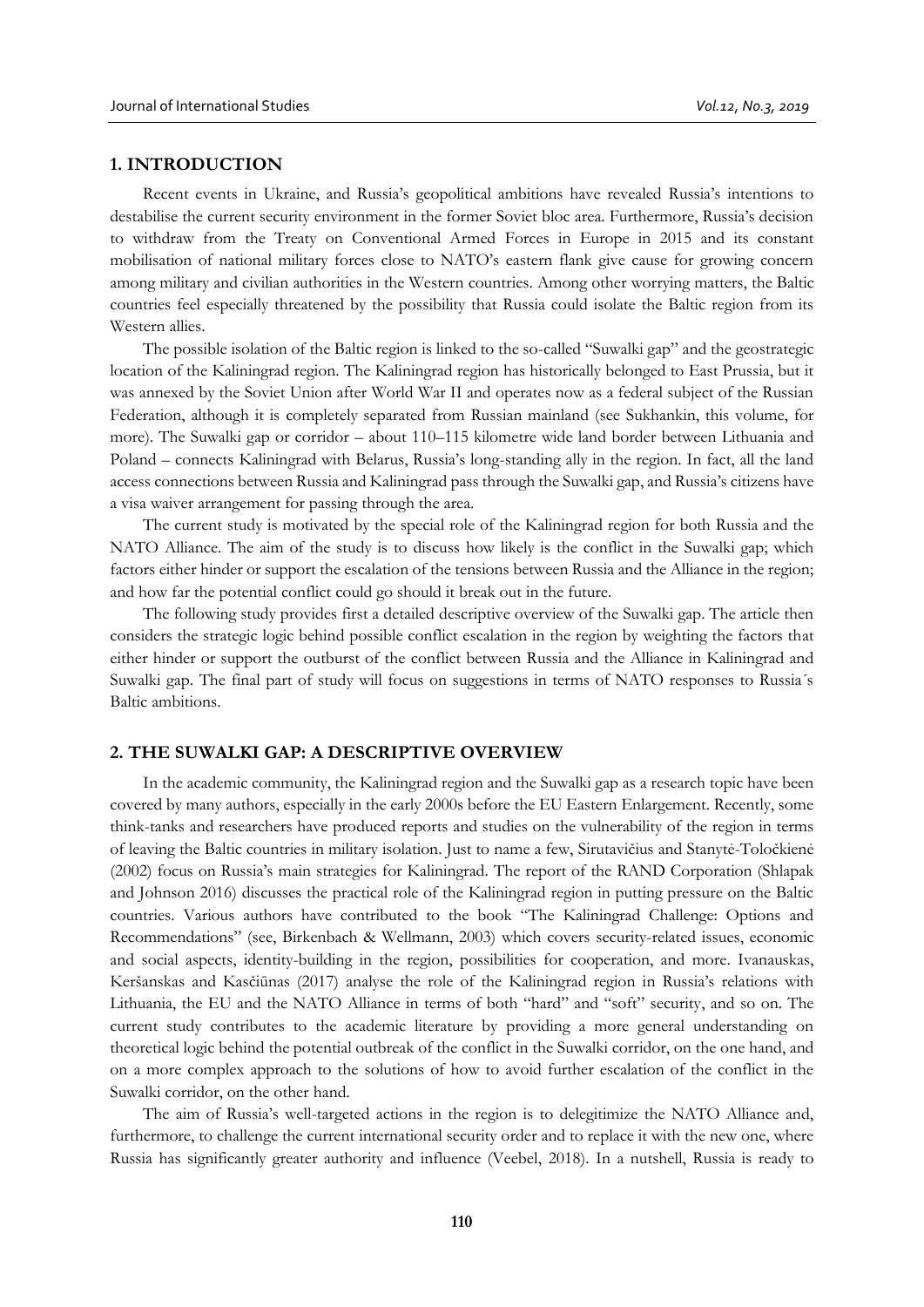systematically and gradually – as much as the country's budget allows – increase tensions in the areas near Russia's mainland with historical and symbolic value to maintain and increase internal support. Internally, Russian expansionism is framed as an appropriate response to the supposedly imperialist actions of NATO and the US.

From Russia's perspective, both Kaliningrad and Suwalki corridor constitutes a favourable place where Russia's ability to mobilise in time of peace and to escalate the conflict is greater than that of the NATO Alliance. The country has at most three armies available in the Western Military District. Furthermore, Russia also has a clear advantage in mobilizing additional deployment up to additional 20 brigades in time of peace, as well as in contributing from greater territorial depth and more alternatives in terms of logistical routes than the NATO forces in the Baltic countries and close to Suwalki. Since Russia could move military resources more easily and more extensively in this region in comparison with the capabilities of the NATO Alliance, it would be reasonable to assume that the escalation of the conflict would be most likely favourable for Russia, as far as direct conventional conflict is out of the question.

For the NATO Alliance, all scenarios, from increasing regional security to the actual conventional mobilization, are marked by serious complications. Additional deployments in the region under the auspices of increasing security would be both costly and institutionally complicated. For example, the former commander of the US Army in Europe and retired Lieutenant General in the US Army Ben Hodges has suggested many reasons (Hodges 2018) why Poland's recent offer to establish permanent US military presence in Poland (Zemla & Turecki 2018) would undermine the cohesion of the members of the NATO Alliance. Furthermore, in real terms, this step would not even contribute to the regional conventional balance which would actually need additional 18 brigades instead of merely a single brigade. Should the Alliance still decide for the latter, it would allow Russia to both maintain its moral "upper hand" in the region and to justify its additional deployments, based on the argument that NATO is both aggressive and offensive.

Economic conditions clearly set significant restrictions on Russia in terms of choosing between escalation or de-escalation of the conflict. The size of the Russian economy (its nominal GDP in 2017 was 1.72 billion USD) is smaller than that of Germany, the United Kingdom, France and Italy (respectively 4.21 billion USD, 2.94 billion USD, 2.93 billion USD and 2.18 billion USD in 2017) and basically on the same level as the nominal GDP of Spain (1.51 billion USD in 2017)(IMF 2018). Limited economic resources have forced Russia to set priorities, as not enough resources are available for "half-hard" initiatives. Under these circumstances, Russia clearly pursues a highly concentrated security and defence policy, without any possibility of hesitation, morality or questionable efficiency. However, limited resources have a central role in Russia´s coercive bargaining, as assets may end before motivation (Altman 2018, 58-60)

For both parties to the potential confrontation, Russia and the NATO Alliance, the "costs" of the conflict in the Suwalki and Kaliningrad are first and foremost determined by geographical and ethnic factors. The most extensive study covering the geographical aspect is by Elak and Šliwa (2016), who argues that the terrain of the Suwalki corridor supports particularly defensive operations. The potential "costs" associated with geographical factors would most likely be remarkable for both opponents, because specific capabilities and tactics will be needed to conduct military operations, and at the same time, the outcome of the operations will be unpredictable. However, what should worry the Alliance is that, due to geographical characteristics, it would be difficult to regain control over the Suwalki gap if the area is lost.

As far as the ethnic factor in the Suwalki corridor is concerned, at first sight, Russia seems to have a disadvantage. Elak and Šliwa (2016) point out that the population in the Suwalki corridor covers mainly Polish nationals (about 2 million people), whereas the ethnic minorities in the region are Ukrainians (65,000) and Lithuanians (about 25,000). There are only 11,000 Russians living in the Suwalki corridor. Thus, there is no significant Russian-minded community living in the area of Suwalki corridor that could be used by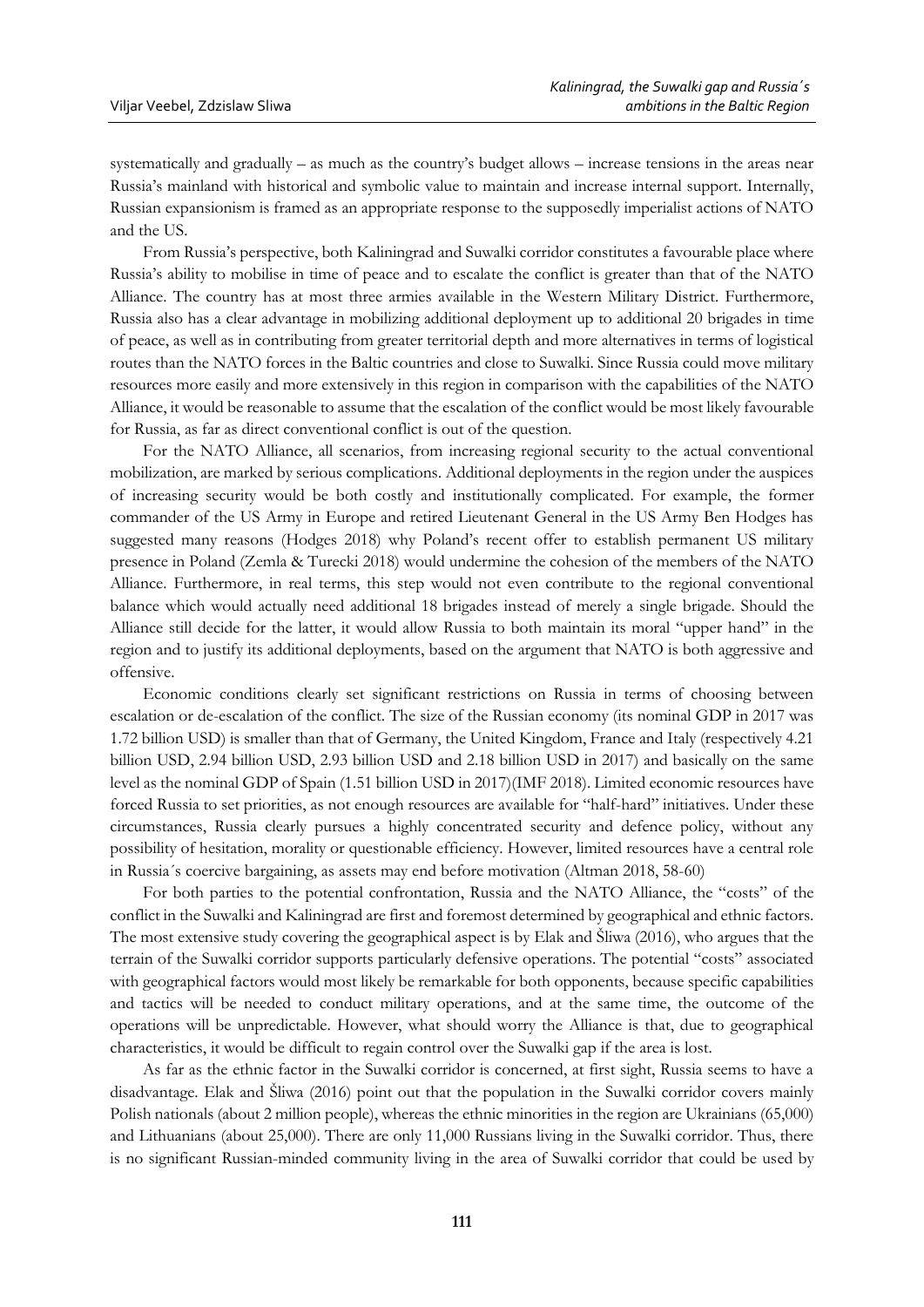Russia in a similar way Russia did during the annexation of the Crimea, allowing Russia to diminish the "costs" of the aggression. However, it has been argued that still a potential Russian influence exists in Suwalki, referring to Russia's attempts to attract Polish citizens to take part in militarised tournaments and other events, e.g. in the International Paintball Tournament "Road to Victory" which has in various years involved also participants from Poland (Grigas 2016). Also some Lithuanian radicals, most likely supported by Russia, have raised claims in social media that Lithuania should regain the Suwalki corridor from Poland (Ibid.).

Another issue is whether the population of Kaliningrad could be exploited by Russia to initiate conflict in the region by relying, for example, on a "near neighbourhood"-argument or through broad public support in this region. The majority of the population living in Kaliningrad region are, of course, Russian citizens (about 95% of total population or 896,000 people based on the survey from 2010)(Russian Federal Statistical Service, (2017)). At the first glance, this aspect seems to speak in favour of Russia and to diminish the potential "costs" of the conflict, e.g. costs related to information warfare justifying and searching support for Russia's aggressive actions in the region.

Furthermore, despite some expectations in the international arena that there is a potential for an independent regional identity to be formulated in the Kaliningrad region, recent developments reflect rather the opposite. Over the last 10–15 years, the share of people living in Kaliningrad and identifying themselves as "citizens of Russia" is significantly increasing: the share of respondents who considered themselves as "citizens of Russia" as a first choice was 24.6% in 2001, 32.5% in 2004, 36% in 2011 and 41.4% in 2015% (Kojala & Keršanskas, 2016).

However, two aspects could still work against Russia when exploiting the ethnic factor in a potential confrontation in the Kaliningrad region. First, previously the region has seriously challenged the decisions of Russia's political elite. For example, massive protests against the politics of the Russian political elite took place in Kaliningrad in 2010, and Russia's ruling party "United Russia" received no seats in the local council elections in 2015 (see, Kojala & Keršanskas, 2016). Second, although the share of ethnic minorities in the Kaliningrad region is marginal considering their share in total population, due to historical background the ethnic composition of the population in the Kaliningrad regions is diversified, covering many groups of ethnic minorities (see Figure 1, which illustrates the biggest ethnic minorities in the Kaliningrad region). This means that it would be rather difficult for Russia to address and exploit the ethnic minorities in the Kaliningrad region as one single group in case of the conflict.

Next, to geographic and ethnic factors, the level of economic development of the Kaliningrad region together with the region's economic outlook indicates that economically the Kaliningrad region is rather insignificant for Russia. Since 1996, the Kaliningrad region has enjoyed the privileges of a "special economic zone (SEZ)" which allowed the region to trade tax-free and to pay no duties to Russia. Thanks to this opportunity, the region has in the early 2000s and before the economic crisis shown fastest annual growth numbers among Russia's regions (Palet, 2014). In 2006, the SEZ was updated with the new federal law, allowing enterprises to have the right to export goods manufactured on the base of imported components to the territory of Russia without paying any duties and taxes until April 2016, and the right to export such products until 2031. These privileges have expired amid Western sanctions on Russia, and it was estimated that the end of the special economic zone is expected to have a negative impact on at least 785 local companies that currently employ 24% of local workforce (Veebel, 2019). No official data on economic development at the regional level has been published yet.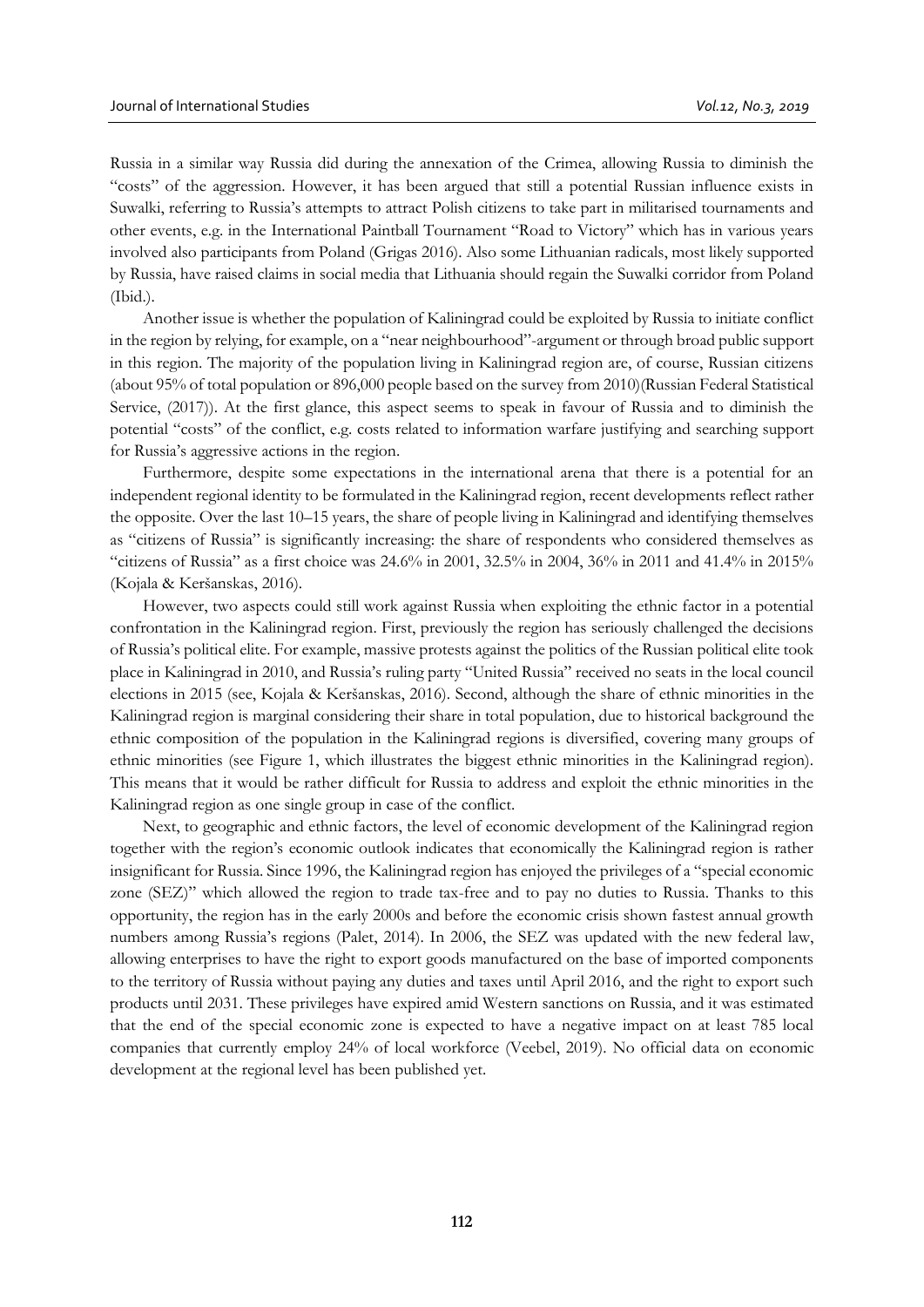

Figure 1. Biggest ethnic minorities in the Kaliningrad region (in 2010) Source: Russian Federal Statistical Service (2017)

Despite all the privileges the Kaliningrad region has gained, the federal subject has recently shown fluctuating growth numbers, and the region's nominal GDP covers less than 1% of Russia's total nominal GDP (see, Table 1). The average wage in the Kaliningrad region is significantly below Russia's average wage (the region actually belongs to the three regions in the Severo-Zapadnyi Federal Okrug with the lowest average wage) and the share of population living below the minimum subsistence figure in the Kaliningrad region (% of total population in the region) is higher than in Russia overall (see, also Table 1).

Therefore, the "costs" of giving up the Kaliningrad region in economic terms with the hypothetical aim to avoid the conflict with the NATO Alliance would be rather insignificant for Russia. The only economic argument why Russia could prefer to "keep" the Kaliningrad region is that the Kaliningrad Sea Commercial Port is the only ice-free Russian port on the Baltic Sea, as well as the largest regional port complex in terms of volume, technical support and services granted to the cargo owners (Veebel and Markus 2018). Also, major shipping and fishing industries are located in Kaliningrad.

To sum up, both geographical conditions in Suwalki corridor and the ethnic composition of both the Suwalki Gap and the Kaliningrad region make it definitely difficult for Russia to achieve a rapid dominance in the regional conflict, as happened in Ukraine some years ago. In economic terms, the "sacrifice" of the Kaliningrad region to the West to avoid the escalation of the conflict could – rationally thinking – also be under consideration, assuming that the region's economic potential is insignificant for Russia. Furthermore, next to these arguments Russia has other options of how to put pressure on the Baltic countries or even to isolate them, without triggering expensive military conflict with uncertain outcome. Russia's aggressive behaviour against Estonia in 2007 is a good illustration of its methods in putting pressure on the neighbouring countries. Namely, when in 2007 Estonia removed a memorial dedicated to Soviet soldiers, Russia responded aggressively, deploying a wide array of measures to damage Estonia. Russian politicians arrived in Estonia to "rile things up" while Russian-language websites offered instructions on how to attack Estonian websites. In addition, Russia's Federation Council called on its government to cut off diplomatic relations with Estonia. The Estonian embassy in Moscow was blockaded by Kremlin-sponsored Russian youth movements. Russian officials called for boycotts against Estonian productions. Trade on the Russian-Estonian border ground to a halt as truck traffic at the main bridge into Estonia was blocked and the delivery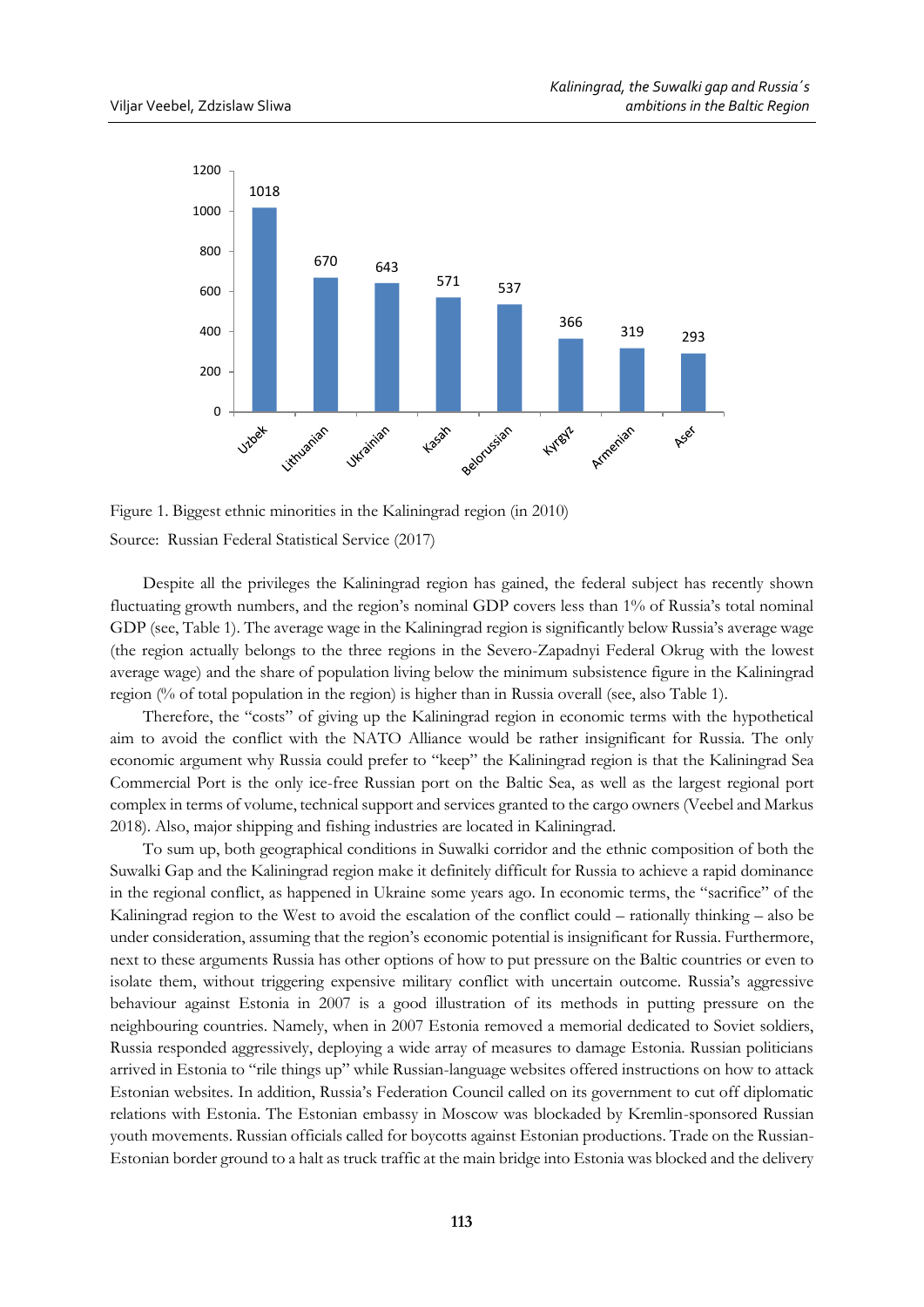of oil, coal and petroleum products to Estonia was cut off. Cyberattacks were accompanied by the psychological onslaught, etc. (see, Veebel 2015).

Table 1

# Comparison of selected socio-economic indicators during the period 2010-2017: Russia versus the Kaliningrad region

|                                                                                                                                          | 2010     | 2011     | 2012     | 2013       | 2014     | 2015     |        |       |
|------------------------------------------------------------------------------------------------------------------------------------------|----------|----------|----------|------------|----------|----------|--------|-------|
| Nominal GDP (million<br>RUB): Russia total                                                                                               | 37687768 | 45392277 | 49926069 | 54013599   | 58900652 | 64997039 |        |       |
| Nominal GDP (million<br>RUN): Kaliningrad<br>region                                                                                      | 195749,1 | 241004,8 | 265361,2 | 277362,6   | 306232,8 | 328760   |        |       |
|                                                                                                                                          | 2010     | 2011     | 2012     | 2013       | 2014     | 2015     |        |       |
| Share of Kaliningrad<br>region in total nominal<br>GDP of Russia (%)                                                                     | 0,52     | 0,53     | 0,53     | 0,51       | 0,52     | 0,51     |        |       |
|                                                                                                                                          |          | 2011     | 2012     | 2013       | 2014     | 2015     |        |       |
| The annual growth rate<br>of nominal GDP: Russia<br>total $(\%)$                                                                         |          | 20,44    | 9,99     | 8,19       | 9,055    | 10,35    |        |       |
| Annual growth rate of<br>nominal GDP:<br>Kaliningrad region (%)                                                                          |          | 23,12    | 10,11    | 4,52       | 10,41    | 7,36     |        |       |
|                                                                                                                                          |          |          |          | 2013       | 2014     | 2015     | 2016   | 2017  |
| Average monthly wage<br>(RUB): Russia total                                                                                              |          |          |          | 25 9 28, 2 | 27 767   | 30 467   | 30 747 | 31477 |
| Average monthly wage<br>(RUB): Kaliningrad<br>region                                                                                     |          |          |          | 20 641,8   | 23 117   | 25 875   | 25 913 | 26683 |
|                                                                                                                                          |          | 2011     | 2012     | 2013       | 2014     | 2015     | 2016   | 2017  |
| Share of people living<br>below the minimum<br>subsistence figure:<br>Russia total (% of the<br>total population)                        |          | 12,7     | 10,7     | 10,8       | 11,2     | 13,3     | 13,3   | 13,2  |
| Share of people living<br>below the minimum<br>subsistence figure:<br>Kaliningrad region (%<br>of the total population<br>in the region) |          | 12,7     | 10,8     | 12,4       | 12,1     | 13,4     | 14     | 14,1  |

Source: Russian Federel Statistical Service (2017)

Overall, these arguments speak in favour of the idea that the outbreak of the expensive military conflict with an uncertain outcome in the Kaliningrad region and the Suwalki corridor would actually not be in the rational interests of Russia if seen in regional theatre level and not to count assets already spent for fuelling the escalation. Basically the same applies to the NATO Alliance who also has to struggle with difficult geographical and logistical conditions should the conflict break out in Suwalki gap.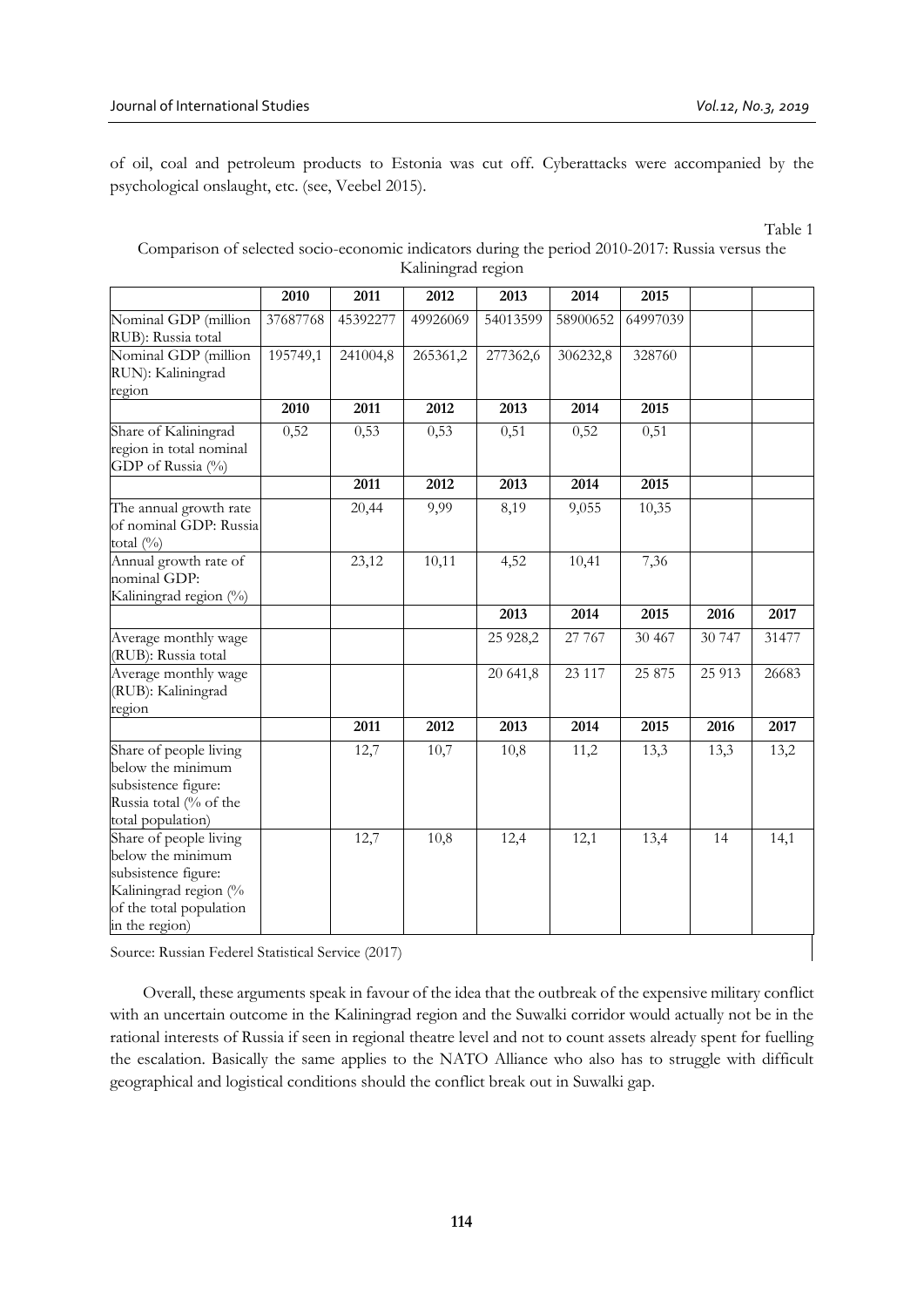# **3. THE SUWALKI GAP AND KALININGRAD: RUSSIAN AND NATO'S STRATEGIC CONSIDERATIONS**

From a purely military perspective, the geostrategic location of the Kaliningrad region and Suwalki corridor is associated both with opportunities and challenges from Russia's perspective. On the one hand, it allows early warning and forward area air defence options in combination with units from the mainland, especially from the Western Military District. Furthermore, the Baltic Fleet with the headquarter in Kaliningrad possesses bases allowing control over the central Baltic Sea region and access to the Gulf of Finland influencing not only the Baltic countries but also Finland and Sweden's security and freedom of manoeuvre. On the other hand, the location of Kaliningrad as a specific federal subject of the Russian Federation poses a serious problem for Russia itself as due to cultural notions of "national pride", Russia has to be proactive and to constantly expose its military capabilities in the Kaliningrad region, although in practical terms there is no need for that as the NATO Alliance is not threatening to take over Russia's enclave.

From the Alliance's perspective, many military and civilian experts have pointed to the threat that due to the Kaliningrad region and the "Suwalki corridor" the Baltic countries could remain isolated from the Allies in case of a conflict. For example, Lieutenant General Ben Hodges has warned that "Kaliningrad now has the ability to deny access of our [US] Navy or any NATO Navy to come to the Baltic Sea. From Kaliningrad, Russia can stop entering into the Baltic Sea, and there we have three NATO allies – Estonia, Latvia and Lithuania" (The US General…, 2015). According to the report of the RAND Corporation, in case of hostilities "NATO forces would have to transit the 'Kaliningrad corridor,' a 110- to 150-km-wide stretch of territory between the Russian enclave and Belarus that could be subject to long-range artillery and flank attacks from both sides and would require a commitment of (scarce) NATO forces to secure" (Shlapak & Johnson, 2016). The Chief of the Estonian Defence Forces, General Riho Terras has stated that "in the long term Russia's wish is to bring the Baltic Sea and the passages leading to it more and more under its control and to control it much like it does the Black Sea" (ERR 2016). Also the former Minister of Defence, Hannes Hanso has pointed to the need "to keep our eyes open in the air, on the water, and everywhere else" (*Ibid.*). Similar views have been shared also by General (ret) Wesley Clark, General (ret) Sir Richard Shirreff, the current Minister of Defence of Estonia Jüri Luik (Clarke et al., 2016), and others. Furthermore, the analyses of international think-tanks like the RAND Corporation (Shlapak & Johnson, 2016), the Potomac Foundation, Chatham House, and of regional research centres such as the Center for Security and Strategic Research (Praks, 2015) have expressed concerns over the growing security threats posed by Russia for many years already.

Up to now, both parties to the confrontation have definitely sent each other "costly signals" in material terms. Russia has constantly observed NATO's attempts to enlarge and, in the words of one commenter, "although Russia was not able to prevent NATO enlargement into Visegrad its leaders have informed the West with unmistaken clarity that they view the Baltic membership in NATO as 'red line' that should not be crossed and will consider any NATO expansion into that region as direct threat to Russia's vital national interests" (Veebel & Ploom, 2018). NATO has started some initiatives such as the establishment of the Baltic Air Policing mission in 2004 to guard the airspace over the three nations, as well as joint exercises, investment into BALTNET (Baltic Air Surveillance Network and Control System) and military exchanges. Russia has constantly criticised these initiatives. As a response, Russian armed forces conducted large-scale snap exercises, violated airspace, and conducted navy manoeuvres close to its exclusive economic zones to show how considerable capabilities it has to face NATO. The "answers" were, for example, military exercises Zapad 2009, Zapad 2013 and Zapad 2017 in the Western military district of Russia which were basically interpreted as a political manifesto against the presence of NATO in Eastern Europe by the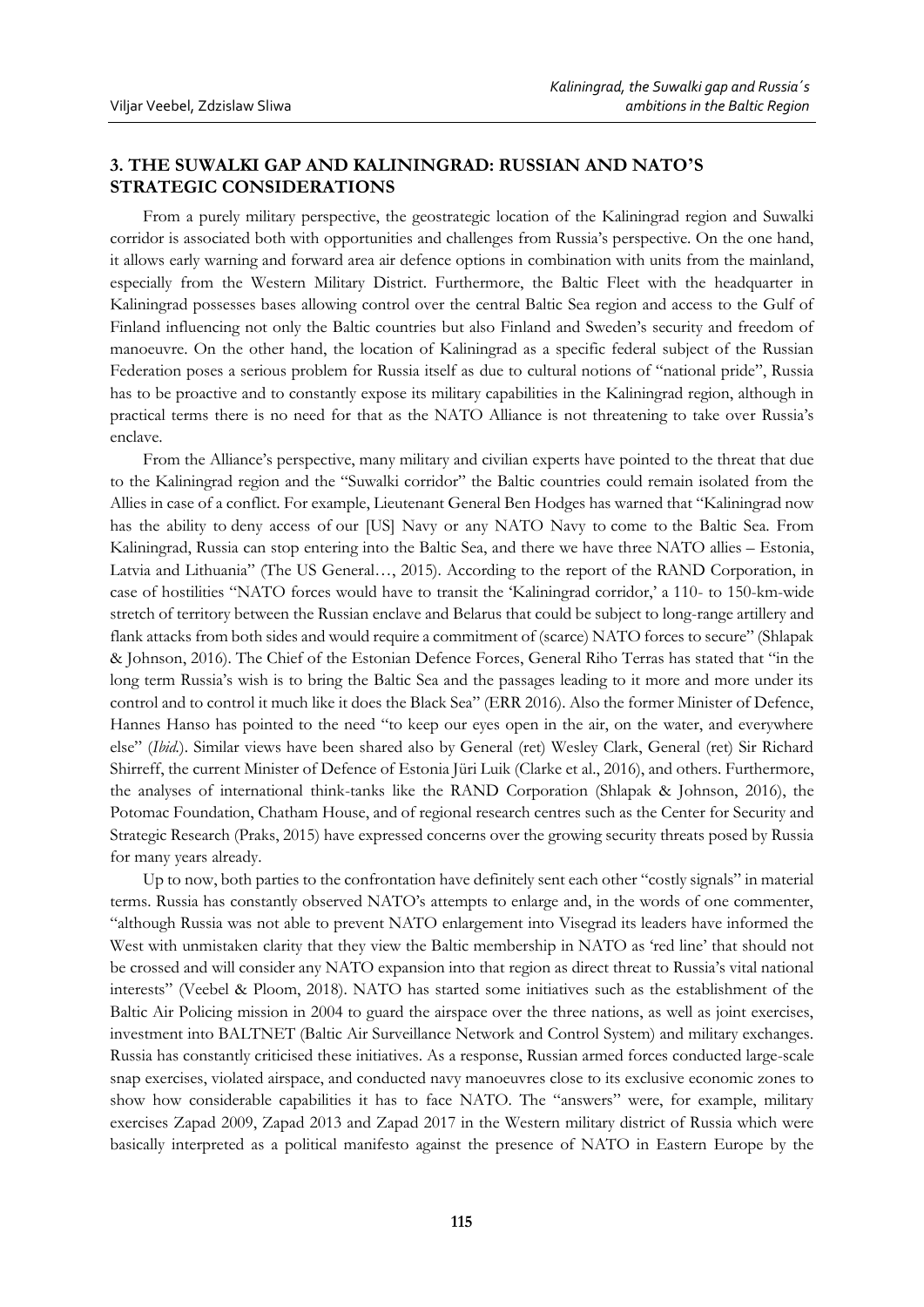$\overline{a}$ 

Western experts. It is obvious that systematic military exercises in all regular military districts of Russia<sup>1</sup> are the country's reaction to the NATO military exercises<sup>2</sup>, e.g. the military exercise Zapad 2013 was a response to NATO's exercises Baltic Host 2013 and Steadfast Jazz 2013. The experts have labelled Russia's response to NATO's activities as an example of "Kremlin's muscle-flexing, designed to escalate concerns of NATO and especially Eastern Europe and the three Baltic countries" (Šliwa, 2016). However, viewed objectively the process is rather mutual, where both sides try to deter the opponent with complex military exercises.

# **4. CONCLUSIONS: HOW TO AVOID ESCALATION**

To sum up, both the NATO Alliance and Russia have different advantages and disadvantages with respect to any future escalation in the Suwalki corridor and the Kaliningrad region. The main weakness of NATO is its reliance on public opinion, which limits its ability to counter Russian escalation. Conceptually, at least, the Alliance has much deeper pockets, although it is an entirely different matter whether the superiority of resources could be realized in practice. Russia enjoys a public affairs advantage in that it has few requirements to justify its military actions, which may allow it to outlast NATO in a conventional-force brinkmanship scenario despite having many fewer resources.

Unhappily and despite the apparent irrationality for all parties, the dynamics of the current relations between Russia and the NATO Alliance clearly point toward escalation. Today, Russia is accusing the Alliance of provocations and instability in the neighbourhood regions of Russia. To quote a recent statement expressed by Vladimir Putin:

NATO is building up its military potential near our borders and attempts are being made to halt integration processes with Russia's participation, provoke new and stir up old conflicts in the post-Soviet space and in regions neighbouring on Russia, with all the ensuing consequences — military and political instability, the growth of smuggling and crime and acute humanitarian problems. (see, e.g. PressTV 2018)

In response, NATO stated that Russia is contributing to the increasingly unpredictable and unstable Euro-Atlantic security environment, and "in response, NATO has taken defensive measures to protect and assure its members and will continue to do so as long as necessary" (NATO 2016). The same applies to the Alliance's response to the latest military exercises Zapad 2017, when it was promised by the Alliance to "continue to be vigilant and ready to act if needed" (Johnson 2017). The view has been expressed that the Alliance has to stick to this approach, should Russia continue "its military build-up in the Western Military District and its programme of provocative and destabilising exercise activities" (*Ibid.*).

It seems that although both parties to the confrontation have sent each other "costly signals", the current deterrence strategy is not working. Conducting more and more complex military exercises and increasing military capabilities in the Suwalki corridor and the Kaliningrad region have not made the opponent to be more afraid; on the contrary, it has forced both sides to further mobilise their resources. This applies particularly to Russia who every time after the Alliance has taken its next step seems to be more and more motivated to proactively expose its military capabilities. In this sense, the constant increase in the number of military forces and capabilities in the Suwalki corridor and the Kaliningrad region seems to be irrational, since it does not bring the expected results in terms of de-escalating potential military tensions in the area. Today, in military terms the conventional imbalance in the Baltic region is 1:8 in favour of Russia

<sup>1</sup>For a comprehensive overview of the military operations conducted by Russia in 2008–2018 and their military dimension, see, e.g. Johnson (2017).

<sup>2</sup> For example, the overview of the key NATO and Allied Multinational exercises in 2017 is available in NATO (2017).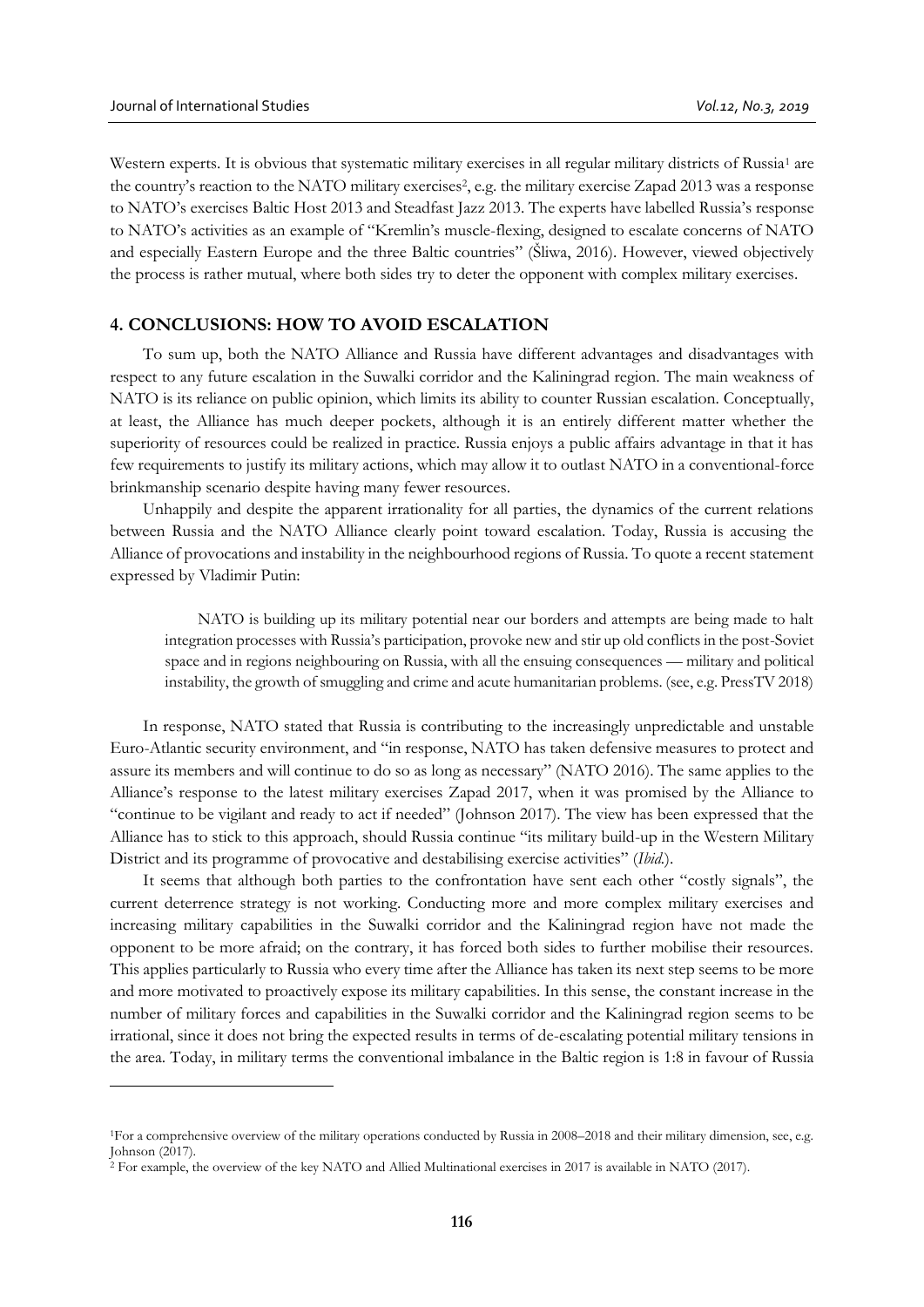which means that in real terms 18 additional brigades are needed to preliminary equalise regional conventional capabilities. In this light, the situation is already relatively hopeless for the Western countries, meaning that NATO should deploy 18 brigades, to attain a balance, plus additional brigades, to gain the initiative. However, there is neither enough logistics available in the Baltic countries to achieve this, nor has the NATO Alliance enough capabilities to do it, not to mention the lack of motivation to mobilise additional resources in time of peace.

As far as "the more, the better" principle is concerned, in military circles the discussion on mutual deterrence has also focused on the anti-access/area-denial capabilities (A2/AD), covering long-range capabilities both to prevent or degrade an advancing opponent҅s ability to enter an operational area, and to limit opponent҅s freedom of actions within the operational area (see, e.g. Williams 2017 as well as the other articles in this issue). It has been estimated that Russia owns a seemingly impressive array of long-range A2/AD systems that could interfere NATO ҅s activities to conduct operations mostly in the Baltic Sea region, but also in the Black Sea, eastern Mediterranean and Barents Sea region (Ibid.). The threats stemming from Russia ҅s multifaceted abilities have been stressed also by General (ret) Wesley Clark, General (ret) Sir Richard Shirreff and Jüri Luik, the current Minister of Defence of Estonia, arguing that:

Russia would be capable not just of sealing off the Baltic states in the "bubble" that covers air, sea and land dimensions, but also of fiercely contesting other spaces of critical importance to military operations—in the electromagnetic spectrum, cyberspace, and even outer space (by using anti-satellite capabilities). (Clark et al 2016)

In addition, similar opinions are shared by General (ret.) Sir Richard Barrons, who argues that Russia could be ready for action within 48 hours and "some land and control of airspace and territorial waters could be lost before NATO's 28 member states had even agreed how to respond" (Haynes 2016). Likewise, senior NATO officials, including General Philip Breedlove, the supreme allied commander Europe, and General Frank Gorenc, commander allied air command, have raised concerns over A2/AD in a European context during 2015 (Barrie 2016). In this way, the NATO Alliance clearly feels threatened by the reinforcement of the Kaliningrad Oblast, as well as occupation of the Crimea peninsula and development of Arctic capabilities, which all contribute to the enhancement of Russia's A2/AD shield. At the same time, there exists no clear threat assessment whether the activities in Kaliningrad region and Suwalki corridor are in accordance with the idea of the A2/AD capabilities in the first place. So it could easily happen that with all the Russia's propaganda and the informational disorientation, Russia has managed to deter the Alliance using the conceptual framework the Western countries are familiar with. At least the current rhetoric of the members of the Western military community refers to the situation where Western military circles are busy with self-deterrence and not focusing on the more realistic threats in the Kaliningrad region, such as Russia҅s potential influence in Suwalki in the form of Russia's attempts to attract Polish citizens to take part in militarised tournaments and other events, or supporting Lithuanian radicals to raise claims that Lithuania should regain the Suwalki corridor from Poland.

Unfortunately, military conflict between Russia and the NATO Alliances cannot be fully excluded as a possibility in the near term. In principle, the Alliance members may choose to push Russia to go to the last line of escalation or else may force Russia either to surrender in economic terms or to get involved in actual conflict. Although costly, these scenarios would almost certainly mean the end of the Vladimir Putin's political regime. Alternately, the NATO Alliance could elect to ignore Russia's attempts to escalate the conflict around Kaliningrad and the Suwalki corridor. This de-strategizing of the region may be reinforced by escalating conflict somewhere else, e.g. in Libya or the Artic region. If the Western countries are not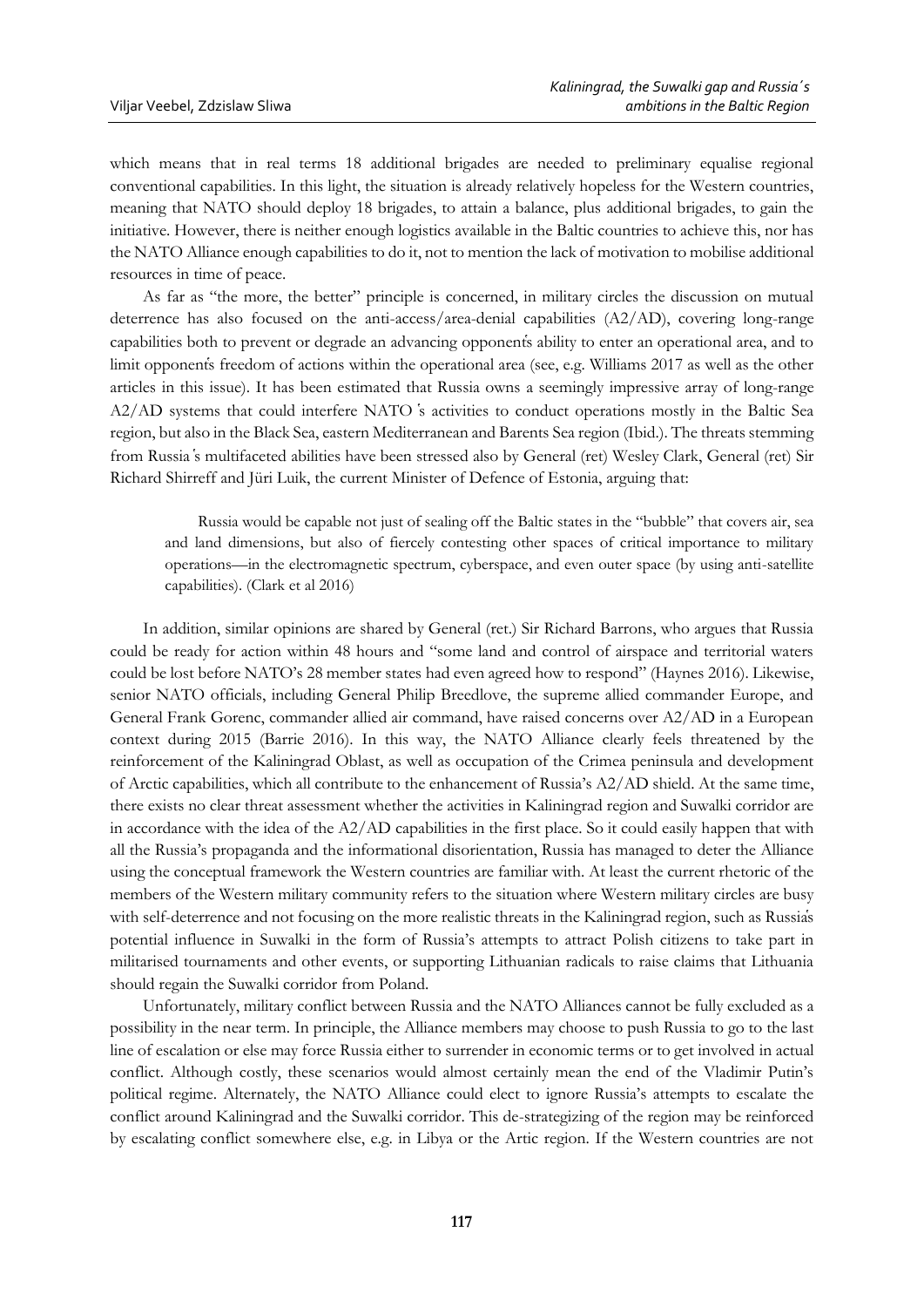intending to go to the last line of escalation, there is no sense in deploying additional battalions to the Baltic/Kaliningrad region.

Another issue is, of course, whether in real terms the conflict breaks out in Suwalki corridor or somewhere else. In this light, a glance at the possible escalation of the conflict is fully justified. Šliwa, Veebel and Lebrun (2018) have suggested that both the "hybrid warfare"-scenario and the use of minorities, similar to that what happened in Ukraine, would be unlikely in the Suwalki corridor, because "little green men" would be noticed early, should the conflict break out there.

Under these circumstances, it would be fully rational to assume that both parties to the conflict could be ready to find a more or less satisfying peaceful solution instead of escalating the conflict. Until now, the opponents in the Suwalki corridor have sent each other costly signals, but instead of communicating the willingness to stop fighting, the signals were oriented to express the determination to fight. As unexpected as it might seem, the fully rational solution in this light would be for both parties to the conflict to find a common ground which would be profitable for both sides. The NATO Alliance will most likely be interested in neutralizing Russia's aggressive regional ambitions and in stabilizing the current security situation around the world without being directly involved in military conflicts. Whereas Russia's political elite is using constant tensions with its neighbouring countries and with the Alliance to find broad public support at the domestic level, these same elites would most likely be interested in a solution that would help the country's government to show the people of Russia that the country is accepted or even respected in the international political arena. Considering the waves of public protests against the corruption of Russia's political elite in recent years all over the country, the pressure on Russia's government "to do something" becomes more and more intense, and the time frame for making the decisions becomes more and more narrow.

In this sense, the common ground for both parties to the conflict lies in promoting mutual long-term strategic partnership. This would allow both Russia and NATO to achieve their aims without getting in a direct military conflict. The keyword hereby is "long-term", referring to the well-designed and multifaceted strategy which includes mutually beneficial elements, but also restrictions and requirements which need to be followed for the long-term partnership to work. In principle, this is very similar to "the carrot and the stick"-approach used by the EU.

It is obvious that today Russia will not take the initiative to find a common ground with the NATO Alliance. This means that "the carrot" needs to be something very special for Russia, something that would allow its elites to clearly signal to their domestic audiences that Russian authority and influence are increasing regionally and globally. Developing such a concession is certainly going to be tricky. To succeed, NATO would need to allow Russia's political elite to step back in domestic anti-NATO rhetoric or even to accept of being domestically labelled the "chicken", without losing broad public support. Second, the Alliance's long-term solution needs to be accepted by all allies of NATO, both big and small. However, this latter aspect could be very difficult, assuming that security concerns and the perceptions of the Allies on security are very different.

It is clear that this type of solution is not going to be reached overnight, but it needs both good will of the parties to the conflict as well as a neutral platform to conduct strategic discussions. In the short term, what the Alliance could do already today is to change the overall balance of the conflict for Russia and to push the country to opt for peaceful solution instead of the conflict escalation. The first thing to do here is to build-up strategic relations also with Russia's allies. In the Kaliningrad region, this applies particularly to Belarus. With the recent military exercise Zapad 2017, Russia proved its interest in preserving its greater authority in its relationship with Belarus. It was also a message to the Western countries that the Belarus is and will be in the area of influence of the Russian Federation. Most likely "the carrots" for both Russia and Belarus are similar based on the assumption that both political regimes are currently treated as pariahs in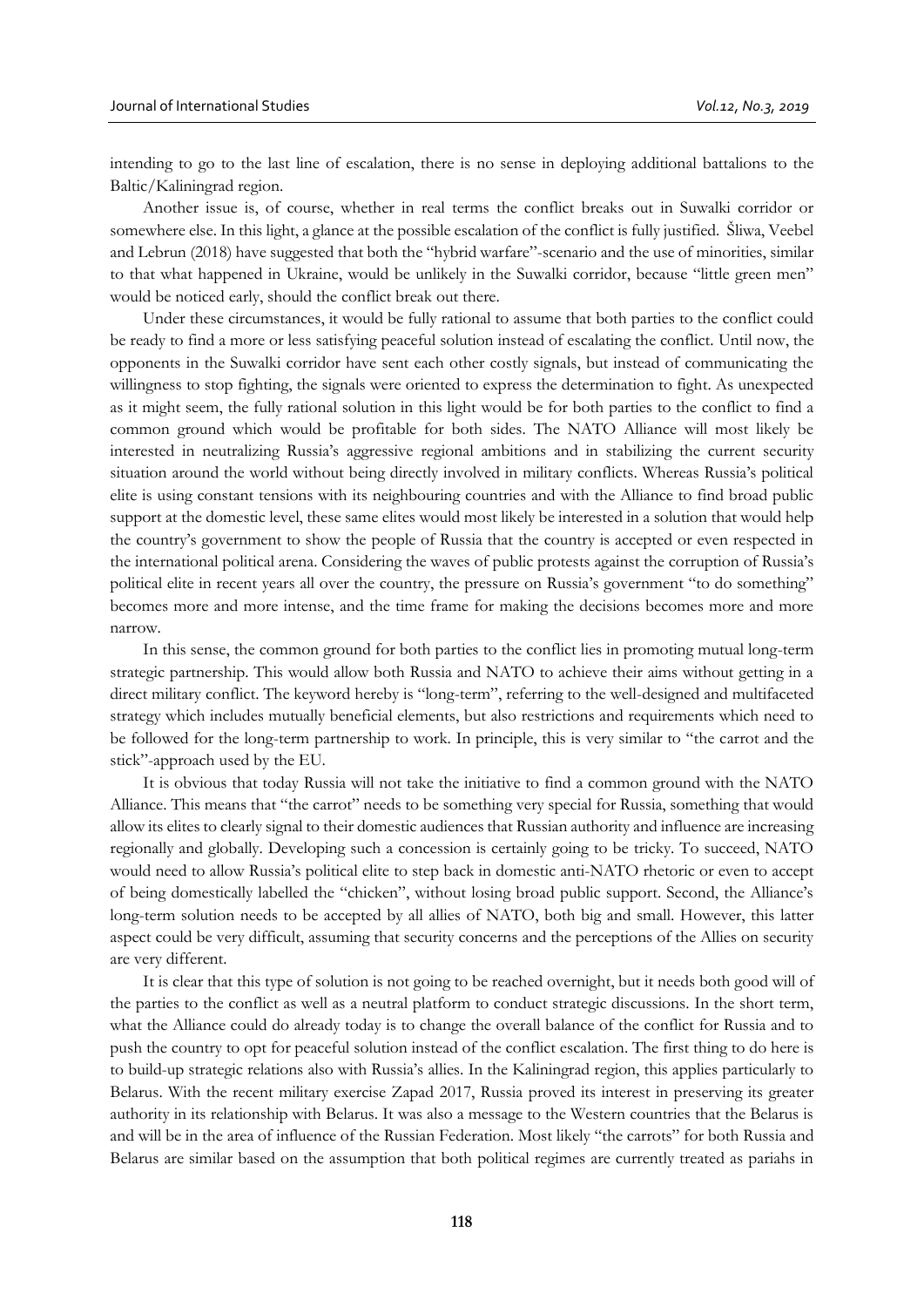the international arena and are relying on public domestic support. Thus, building long-term strategic relations with Belarus could work as a test-area for the NATO Alliance.

Last but not least, for the Western countries it is highly important to make the overall decision and to commit to its decision as fast as possible, since whatever subsequent changes later on will be very costly. So, if NATO is committed to go "all in" in the Baltic region, it should decisively deploy to the area without paying attention on Moscow's complains. The more unexpected and disproportional are the deployments of convincing A2AD capabilities and other resources, the faster the game reaches its end. However, if NATO is not committed to "go all in" with the strategic confrontation with Russia in the Suwalki corridor and in Kaliningrad, there is no point to deploy additional assets in the region or to pay any attention on Russia´s rhetoric. On the contrary, the stakes should be lowered, possibly by creating tensions other regions in the hope that this will lead Russia to think that they have missed something. Russia could be convinced that real strategic gains are to be found elsewhere, either in the Arctic region, in Libya or in Syria. Whatever the costs, NATO should prevent Russia in putting new bids on the table in the Baltic region, which would make leaving the game in the future even more complicated. The regional conflict which at certain moments has grown to become a strategic confrontation should be de-escalated again to the regional level, where risks and rationality are calculated on the basis of the value of regional assets and not global confrontation.

# **REFERENCES**

- Adamowicz, M., & Machla, A. (2016). Small and Medium Enterprises and the Support Policy of Local Government. *Oeconomia Copernicana*, *7*(3), 405-437. doi: http://dx.doi.org/10.12775/OeC.2016.024
- Altman, D. (2018). Advancing without Attacking: The Strategic Game around use of Force. *Security Studies, 27*(1), 58- 88.
- Andžāns, M., & Veebel, V. (2017). Deterrence Dilemma in Latvia and Estonia: Finding the Balance between External Military Solidarity and Territorial Defence. *Journal on Baltic Security, 3*(2), 29-42.
- Atkinson, A.B., & Stiglitz, J.E. (1980). *Lectures on Public Economics*. London, McGraw Hill.
- Ayyagari, M., Beck, T., & Demirguc-kunt, A. (2007). Small and medium enterprises across the globe. *Small Business Economics*, *29*, 415-434. doi: http://dx.doi.org/10.1596/1813-9450-3127
- Barrie, D. (2016). Russia and anti-access/area-denial capabilities. *International Institute for Strategic Studies, 08* February 2016. Available: http://www.iiss.org/en/militarybalanceblog/blogsections/2016-629e/february-f0ed/russiaand-anti-access-area-denial-capabilities-9b3e
- Beck, T., Demirguc-Kunt, A., & Martinez Peira, M.S. (2011). Bank financing for SMEs: evidence across countries and bank ownership types. *Journal of Financial Services Research*, 39, 35-54. doi: 10.1007/s10693-010-0085-4
- Berger, A.N., & Udell, G.F. (2002). Small business credit availability and relationship lending: the importance of bank organizational structure. *The Economic Journal*, *112*(477), 32-53. doi: 10.1111/1468-0297.00682
- Berger, A.N., Goldberg, L.G., & White, L.J. (2001a). The effects of dynamic changes in bank competition on the supply of small business credit. *European Financial Review, 5,* 115-139.
- Berger, A.N., Klapper, L.F., & Udell, G.F. (2001b). The ability of banks to lend to informationally opaque small business. *Journal of Banking and Finance*, *25*, 2127-2167. doi: 10.1016/S0378-4266(01)00189-3
- Berger, A.N., Klapper, L.F., Martinez-Peria, M.S., & Zaidi. R. (2008). Bank ownership and banking Relationships. *Journal of Financial Intermediation, 17*, 37-62. doi: 10.1016/j.jfi.2006.11.001
- Birkenbach, H.-M., & Wellmann, C. (eds)(2003). The Kaliningrad Challenge: Options and Recommendations. Kiel Peace Research Series. LIT Verlag Münster.
- Chang, C., Liao, G., Yu, X., & Ni, Z. (2014). Information from lending relationship: evidence from loan defaults in China*. Journal of Money, Credit and Banking*, *46*(6), 1225-1257.
- Clark, W., Luik, J., Ramms, E., & Shirreff, R. (2016). Closing NATO's Baltic Gap, International Centre for Defence and Security. Tallinn 2016. R. Shirreff, War with Russia, Coronet Books, London 2016.
- Clarke, G., Cull, R., Martinez Peria, M.S., & Sanchez, S.M. (2005). Bank lending to small business in Latin America: Does bank origin matter? *Journal of Banking Money, Credit, and Banking, 37,* 83-118.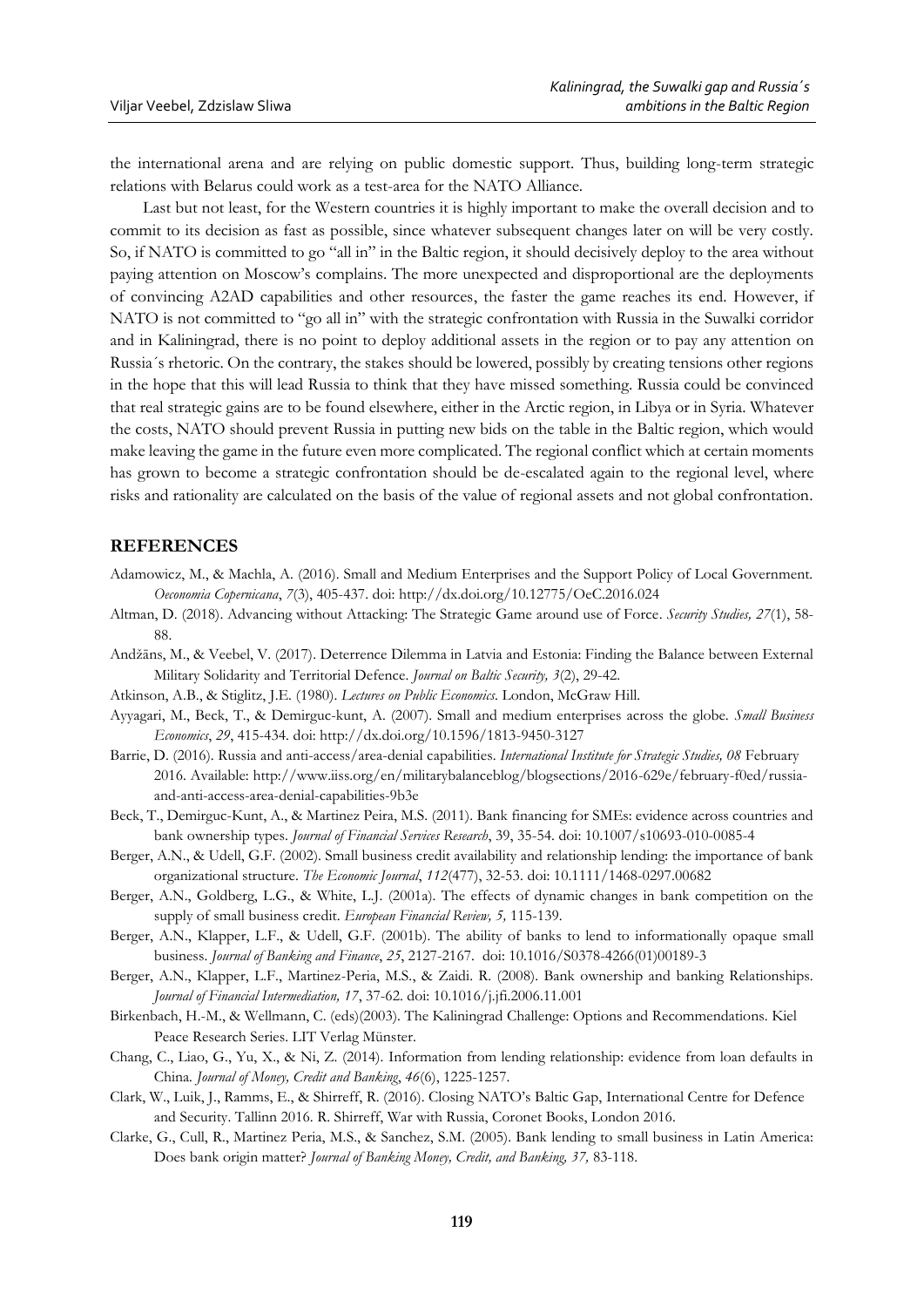- D'Aurizio, L., Oliveiro, T., & Romano, L. (2015). Family firms, soft information and bank lending in a financial crisis. *Journal of Corporate Finance, 33*, 279-292. doi: http://dx.doi.org/10.1016/j.jcorpfin.2015.01.002
- Detragiache, E., Tressel, T., & Gupta, P. (2006). *Foreign banks in poor countries: Theory and evidence*. IMF Working Paper No. 18. International Monetary Fund, Washington DC.
- Dolezal, J., Snajdr, J., Belas, J., & Vincurova, Z. (2015). Model of the loan process in the context of unrealized income and loss prevention*. Journal of International Studies, 8*(1), 91-106. doi: 10.14254/2071-8330.2015/8-1/8
- Dubravska, M., Mura, L., Kotulic, R., & Novotny, J. (2015). Internationalization of Entrepreneurship-Motivating Factors: Case Study of the Slovak Republic. *Acta Polytechnica Hungarica*, *12*(5), 121-133.
- Elak, L., & Šliwa, D. (2016). The Suwalki Gap Nato's Fragile Hot Spot. *Zeszyty Naukowe AON, 2* (103).
- ERR (2016). Terras: Russia demonstrating wish to control Baltic Sea area. Eesti Rahvusringhääling, 07 October 2016, http://news.err.ee/v/news/2bd72ff4-396e-4e61-897a-d8bfe903e6c8/terras-russia-demonstrating-wish-tocontrol-baltic-sea-area
- Fiserova, T., Teply, P., & Tripe, D. (2015). The performance of foreign-owned banks in the host country economics. *Prague Economic Papers, 24*(5), 1-24. doi: 10.18267/j.pep.527
- Gormley, S., Kanatas, G., & Venezia, I. (2006). *Bank competition in developing countries: does foreign bank entry improve credit access?* Mimeo. MIT.
- Grigas, A. (2016). NATO's Vulnerable Link in Europe: Poland's Suwalki Gap. Atlantic Council, 9 February 2016. http://www.atlanticcouncil.org/blogs/natosource/nato-s-vulnerable-link-in-europe-poland-s-suwalki-gap
- Haynes, D. (2016). NATO has no plan if Russia invades, warns ex-general. The Times, 19.09.2016, http://www.thetimes.co.uk/article/dh-nato-0nxssn0rr
- Hodges, B. (2018). Don ̓t put US bases in Poland. Politico, 6 June 2018. https://www.politico.eu/article/dont-putus-bases-in-poland/
- IMF (2018). World Economic Outlook (April 2018). http://www.imf.org/external/datamapper/NGDPD@WEO/OEMDC/ADVEC/WEOWORLD/RUS Ivanauskas, V., Keršanskas, V., & Kasčiūnas, L. (2017). Kaliningrad Factor in Lithuanian - Russian Relations:
- Implications to the Security Issues of Lithuania. *The Journal of Military Academy of Lithuania, 15*(1), 119-149.
- Jimenez, G., Salas, V., & Saurina, J. (2006). Determinants of collateral. *Journal of Financial Economics*, *81*, 255-281. doi:10.1016/j.jfineco.2005.06.003
- Johnson, D. (2017). ZAPAD 2017 and Euro-Atlantic security. NATO Review Magazine, 14 December 2017. [https://www.nato.int/docu/review/2017/also-in-2017/zapad-2017-and-euro-atlantic-security-military](https://www.nato.int/docu/review/2017/also-in-2017/zapad-2017-and-euro-atlantic-security-military-exercise-strategic-russia/EN/index.htm)[exercise-strategic-russia/EN/index.htm](https://www.nato.int/docu/review/2017/also-in-2017/zapad-2017-and-euro-atlantic-security-military-exercise-strategic-russia/EN/index.htm)
- Kljucnikov A., Belas, J., Kozubikova, L., & Pasekova P. (2016).The Entrepreneurial Perception of SME Business Environment Quality in the Czech Republic. *Journal of Competitiveness, 8*(1), 66-78.
- Kojala, L., Keršanskas, V. (2016). (Un)convenient Kaliningrad and Kremlin's relationship. News portaal DELFI, 7 December 2016. https://en.delfi.lt/central-eastern-europe/unconvenient-kaliningrad-and-kremlinsrelationship.d?id=73098334
- La Porta, R., Lopez-de-Silances, F., & Shleifer, A. (2002). Government ownership of commercial banks. *Journal of Finance, 57*(1), 265-301. doi: 10.1111/1540-6261.00422
- Menkhoff, L., Neuberger, D., & Rungruxsirivorn, O. (2012). Collateral and its substitutes in emerging markets lending. *Journal of Banking and Finance*, *36*, 817-834.
- Mian, A. (2003). *Foreign, private domestic, and government banks: New evidence from emerging markets.* University of Chicago, Mimeo.
- Mian, A. (2006). Distance constraints: the limits of foreign lending in poor economics. *Journal of Finance*, *61*(3), 1465- 1505. doi: 10.1111/j.1540-6261.2006.00878.x
- NATO (2016). The Secretary General's Annual Report 2015, NATO Brussels 2016.
- NATO (2017). Key NATO & Allied Exercises. https://www.nato.int/nato\_static\_fl2014/assets/pdf/pdf\_2017\_05/20170510\_1705 factsheet\_exercises\_en.pdf
- Nguyen, S., & Wolfee, S. (2016). Determinants of successful access to bank loans by Vietnamese SMEs: new evidence from the red river delta. *Journal of Internet Banking and Commerce, 21*(1), 1-23.